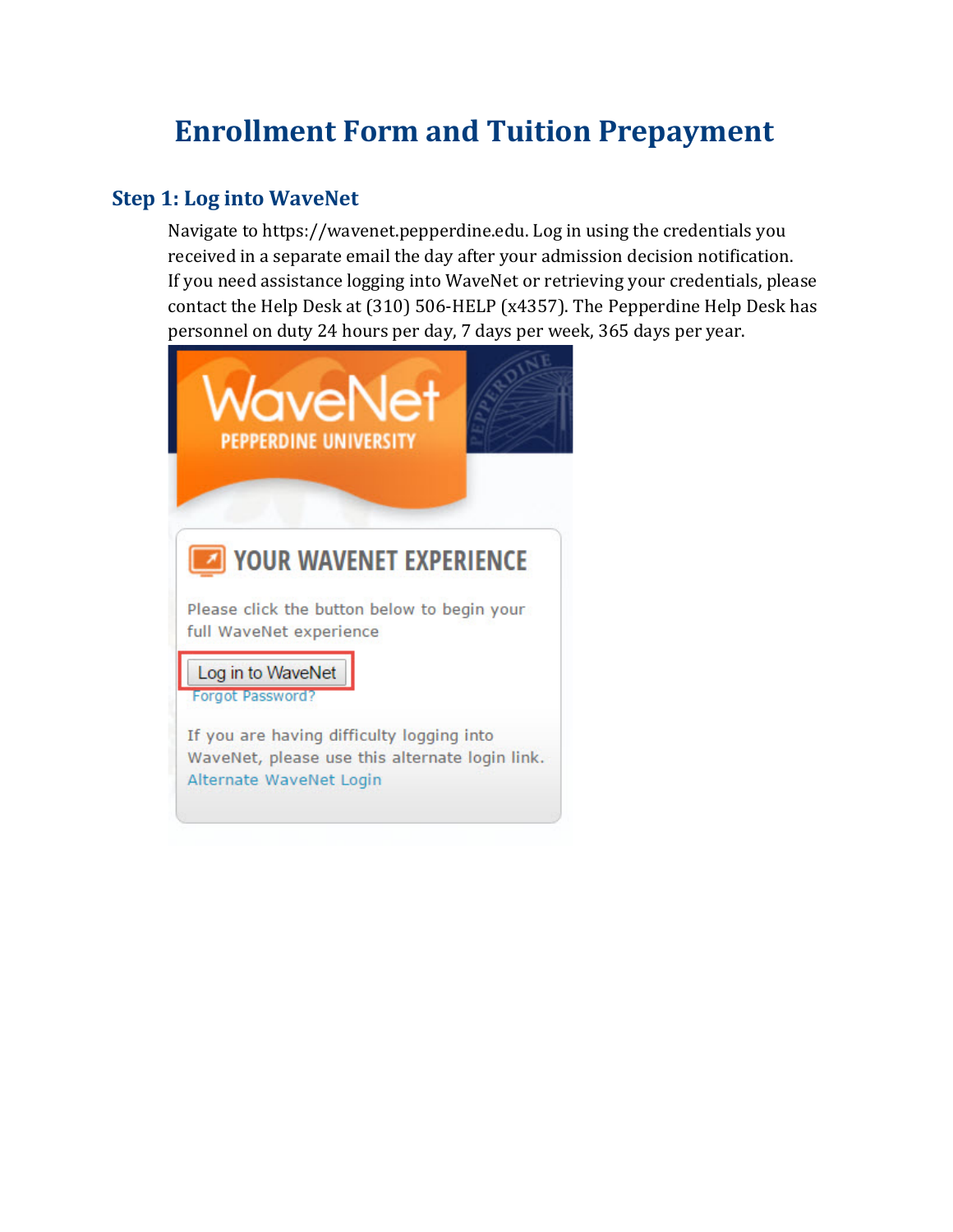### **Step 2: Click Applicant Center**

Click on the "**Applicant Services**" link in the menu bar and then click on "**Applicant Center**" link in the drop down menu, or click the "**Applicant Center**" shortcut link.

# **Step 3: Click on Intent to Enroll Form**

Click on the "Intent to Enroll Form" link.

| <b>Admissions</b>           |                                                                                                                                                                                                                                                                                                                                                                                                                                                                                                                                |
|-----------------------------|--------------------------------------------------------------------------------------------------------------------------------------------------------------------------------------------------------------------------------------------------------------------------------------------------------------------------------------------------------------------------------------------------------------------------------------------------------------------------------------------------------------------------------|
| <b>My Applications</b>      |                                                                                                                                                                                                                                                                                                                                                                                                                                                                                                                                |
| School/Program:             | Seaver Undergraduate - Art                                                                                                                                                                                                                                                                                                                                                                                                                                                                                                     |
| <b>Application Status:</b>  | Admittad                                                                                                                                                                                                                                                                                                                                                                                                                                                                                                                       |
| <b>Admit Term:</b>          | Spring 2017                                                                                                                                                                                                                                                                                                                                                                                                                                                                                                                    |
|                             | Congratulations! You have been admitted to Seaver College of Pepperdine University.                                                                                                                                                                                                                                                                                                                                                                                                                                            |
|                             | Regular Degree Seeking Students: In order to secure your place in the class, you must<br>submit both the Enrollment Form and your \$750 Tuition Prepayment by 11:59 PM Pacific<br>Standard Time on the date detailed in your admit correspondence. Please refer to your To<br>Do list for any outstanding items. Please note you will be required to submit your final high<br>school transcript and/or your latest college transcript. Please refer to your admit<br>correspondence for additional information and deadlines. |
| Pay Deposit                 | <b>Intent to Enroll Form</b>                                                                                                                                                                                                                                                                                                                                                                                                                                                                                                   |
|                             |                                                                                                                                                                                                                                                                                                                                                                                                                                                                                                                                |
| <b>Personal Information</b> |                                                                                                                                                                                                                                                                                                                                                                                                                                                                                                                                |
| Permanent Address           | Local Address                                                                                                                                                                                                                                                                                                                                                                                                                                                                                                                  |
| <b>Contact Information</b>  | None                                                                                                                                                                                                                                                                                                                                                                                                                                                                                                                           |

#### **Step 4: Complete the form and submit**

Review the enrollment form terms and conditions. Indicate acceptance of the terms by checking the boxes and typing your full name in the signature box. Then click the "Submit Intent to Enroll Form" button.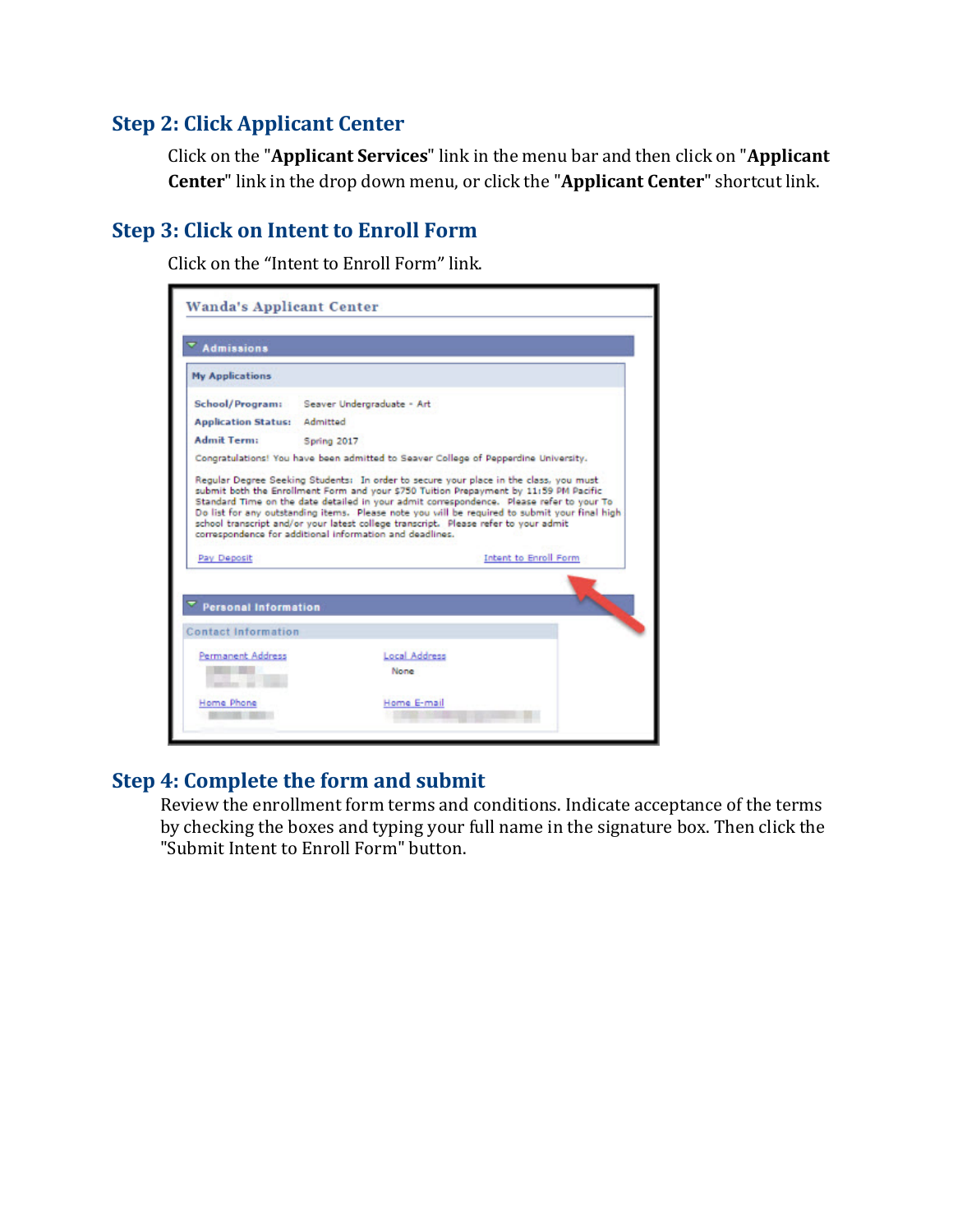| <b>Seaver Undergraduate - Art</b>                                                                                                                                                                                                                                                                                                                                                                                                                                                                                                                                                                                                                                                                                        |                              |
|--------------------------------------------------------------------------------------------------------------------------------------------------------------------------------------------------------------------------------------------------------------------------------------------------------------------------------------------------------------------------------------------------------------------------------------------------------------------------------------------------------------------------------------------------------------------------------------------------------------------------------------------------------------------------------------------------------------------------|------------------------------|
|                                                                                                                                                                                                                                                                                                                                                                                                                                                                                                                                                                                                                                                                                                                          |                              |
| I understand that in order to secure a space in the class for the term that I have been admitted, the Enrollment<br>Confirmation Form and the non-refundable tuition prepayment of \$750.00 must be paid on or before the Enrollment<br>Confirmation deadline of May 1 for fall enrollment and December 1 for spring enrollment.                                                                                                                                                                                                                                                                                                                                                                                         |                              |
| I understand that my offer of admission is only valid for the term indicated on the admission letter and cannot be<br>deferred to any future term.                                                                                                                                                                                                                                                                                                                                                                                                                                                                                                                                                                       |                              |
| It is my responsibility to see that the University receives additional records, which will become part of my permanent<br>file. The Admission Office must have my final high school transcript with the graduation date posted and a completed<br>Health and Immunization Form before I will be allowed to enroll for the semester for which I have been accepted. In<br>order to receive transfer credit for college work now in progress. I must submit an official updated transcript.                                                                                                                                                                                                                                |                              |
| I understand that the University reserves the right to revoke an offer of admission based on falsification of documents.<br>changes in a student's current academic standing, or personal conduct at a secondary or post-secondary institution.                                                                                                                                                                                                                                                                                                                                                                                                                                                                          |                              |
| I understand that Seaver College has a residency requirement for new students. I understand it is my responsibility to<br>review the most recent housing requirement in the Student Handbook and Seaver College Catalog, as well as apply for<br>housing.                                                                                                                                                                                                                                                                                                                                                                                                                                                                |                              |
| I am aware that Pepperdine University is a Christian institution and attendance at Convocation is required each semester<br>of enrollment at Seaver College.                                                                                                                                                                                                                                                                                                                                                                                                                                                                                                                                                             |                              |
| I understand that the Malibu campus is alcohol and drug free, and medical marijuana is prohibited. I understand that<br>alcohol abuse or drug use, on or off campus, is not consistent with the moral standards of the University, and may result<br>in suspension or dismissal.                                                                                                                                                                                                                                                                                                                                                                                                                                         |                              |
| I agree that I will be respectful of the Pepperdine University Christian mission and will abide by the rules and regulations<br>contained in the Seaver College Catalog and Student Handbook.                                                                                                                                                                                                                                                                                                                                                                                                                                                                                                                            |                              |
| I grant permission to Pepperdine University the irrevocable and unrestricted right and permission to use, reproduce and<br>publish photographs of me, including my image and likeness as depicted therein, for promotional, educational,<br>advertising, display or any other purpose and in any manner and medium (e.g., print publications, video and Internet<br>web pages) and to copyright the same. I hereby release Pepperdine University, its Regents, officers, employees, agents,<br>legal representatives and assigns, and all persons acting under its permission or authority, or those for whom they are<br>acting, from any and all claims, actions and liability related to its use of said photographs. |                              |
| I will notify the Admission Office, in writing, of any change of address, telephone number, or enrollment plans.                                                                                                                                                                                                                                                                                                                                                                                                                                                                                                                                                                                                         |                              |
| I am officially confirming my enrollment at Seaver College, Pepperdine University.                                                                                                                                                                                                                                                                                                                                                                                                                                                                                                                                                                                                                                       |                              |
| I am either 18 years of age or have the consent of my parent(s)/legal guardian to enroll at Seaver College.                                                                                                                                                                                                                                                                                                                                                                                                                                                                                                                                                                                                              |                              |
| I have read and agree to the terms and conditions of the University.                                                                                                                                                                                                                                                                                                                                                                                                                                                                                                                                                                                                                                                     |                              |
|                                                                                                                                                                                                                                                                                                                                                                                                                                                                                                                                                                                                                                                                                                                          |                              |
| <b>Applicant Signature</b>                                                                                                                                                                                                                                                                                                                                                                                                                                                                                                                                                                                                                                                                                               |                              |
| Wanda Pepperdine<br><b>Applicant Signature:</b>                                                                                                                                                                                                                                                                                                                                                                                                                                                                                                                                                                                                                                                                          |                              |
| CWID:                                                                                                                                                                                                                                                                                                                                                                                                                                                                                                                                                                                                                                                                                                                    | Sign Date:                   |
|                                                                                                                                                                                                                                                                                                                                                                                                                                                                                                                                                                                                                                                                                                                          |                              |
| Go to Summary Page                                                                                                                                                                                                                                                                                                                                                                                                                                                                                                                                                                                                                                                                                                       | Submit Intent to Enroll Form |

You will receive the following confirmation message when your Enrollment Form has been successfully submitted. Click "Return to Applicant Center" to move on to the next step of the enrollment process.

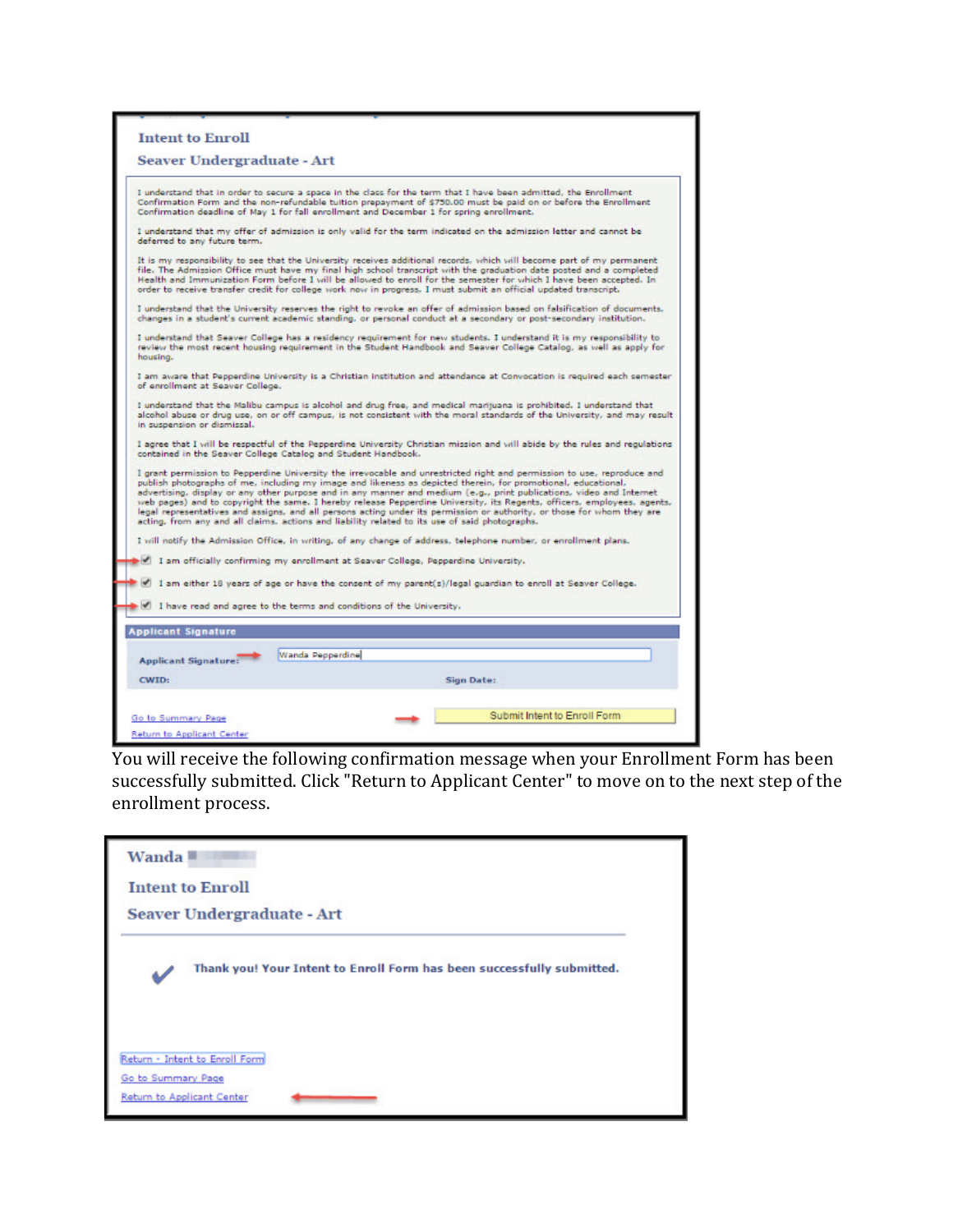#### **Step 5: Return to Applicant Center and Refresh**

Click the "Refresh" button to update your enrollment items. Please note that it may take a few minutes for completed items to disappear.

| <b>Admissions</b>          |                                                                                                                                                                                                                                                                                                                                                                                                                                                                                                                                |
|----------------------------|--------------------------------------------------------------------------------------------------------------------------------------------------------------------------------------------------------------------------------------------------------------------------------------------------------------------------------------------------------------------------------------------------------------------------------------------------------------------------------------------------------------------------------|
| <b>My Applications</b>     |                                                                                                                                                                                                                                                                                                                                                                                                                                                                                                                                |
| School/Program:            | Seaver Undergraduate - Art                                                                                                                                                                                                                                                                                                                                                                                                                                                                                                     |
| <b>Application Status:</b> | Admitted                                                                                                                                                                                                                                                                                                                                                                                                                                                                                                                       |
| <b>Admit Term:</b>         | Spring 2017                                                                                                                                                                                                                                                                                                                                                                                                                                                                                                                    |
|                            | Congratulations! You have been admitted to Seaver College of Pepperdine University.                                                                                                                                                                                                                                                                                                                                                                                                                                            |
|                            | Regular Degree Seeking Students: In order to secure your place in the class, you must<br>submit both the Enrollment Form and your \$750 Tuition Prepayment by 11:59 PM Pacific<br>Standard Time on the date detailed in your admit correspondence. Please refer to your To<br>Do list for any outstanding items. Please note you will be required to submit your final high<br>school transcript and/or your latest college transcript. Please refer to your admit<br>correspondence for additional information and deadlines. |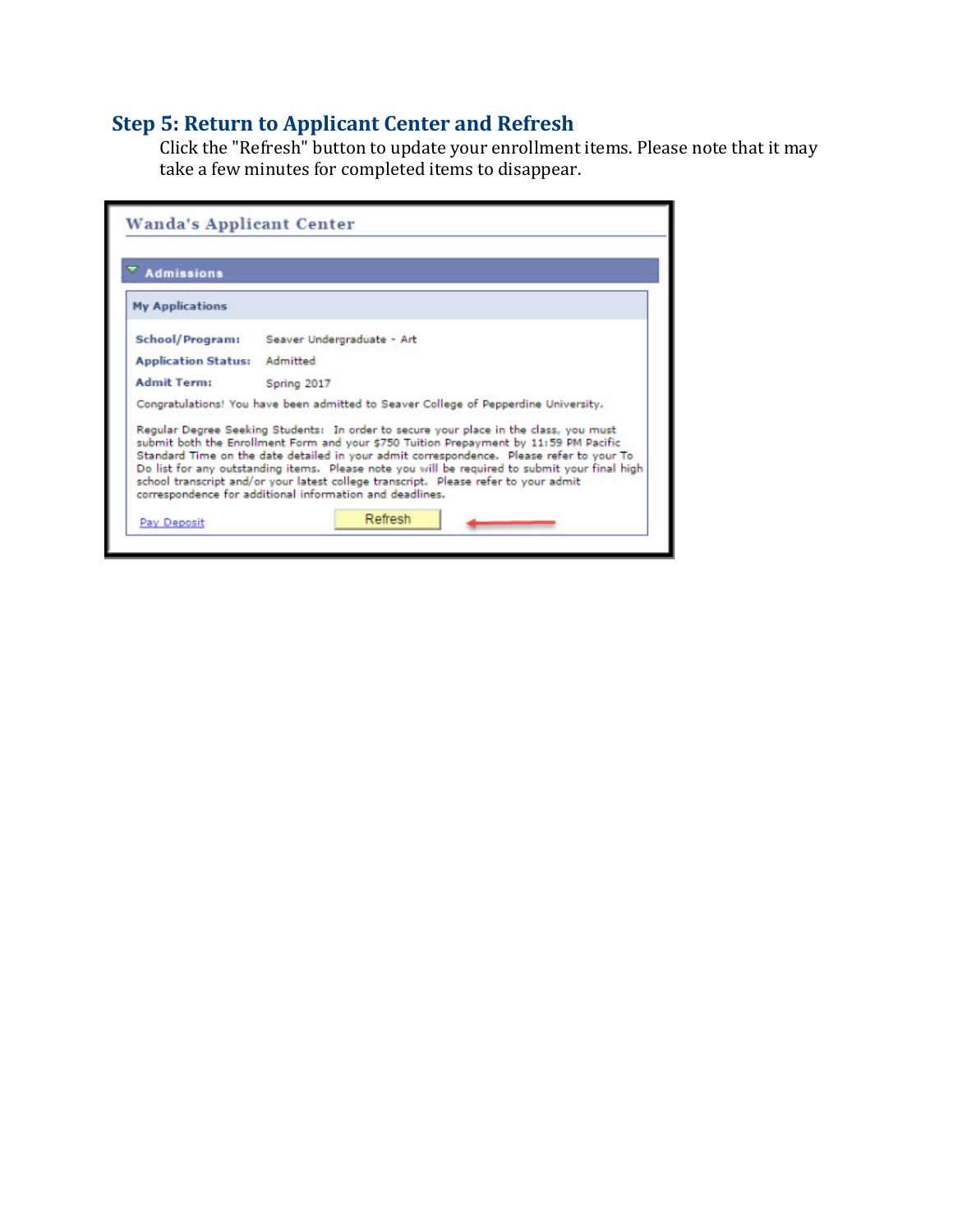# **Step 6: Click on Pay Deposit**

Click on "Pay Deposit" on the Applicant Center page.

| <b>Admissions</b>           |                                                                                                                                                 |                                                                                                                                                                                                                                                                                                                                                                             |
|-----------------------------|-------------------------------------------------------------------------------------------------------------------------------------------------|-----------------------------------------------------------------------------------------------------------------------------------------------------------------------------------------------------------------------------------------------------------------------------------------------------------------------------------------------------------------------------|
| <b>My Applications</b>      |                                                                                                                                                 |                                                                                                                                                                                                                                                                                                                                                                             |
| School/Program:             | Seaver Undergraduate - Art                                                                                                                      |                                                                                                                                                                                                                                                                                                                                                                             |
| <b>Application Status:</b>  | Admitted                                                                                                                                        |                                                                                                                                                                                                                                                                                                                                                                             |
| <b>Admit Term:</b>          | Spring 2017                                                                                                                                     |                                                                                                                                                                                                                                                                                                                                                                             |
|                             | Congratulations! You have been admitted to Seaver College of Pepperdine University.                                                             |                                                                                                                                                                                                                                                                                                                                                                             |
|                             | school transcript and/or your latest college transcript. Please refer to your admit<br>correspondence for additional information and deadlines. | Regular Degree Seeking Students: In order to secure your place in the class, you must<br>submit both the Enrollment Form and your \$750 Tuition Prepayment by 11:59 PM Pacific<br>Standard Time on the date detailed in your admit correspondence. Please refer to your To<br>Do list for any outstanding items. Please note you will be required to submit your final high |
| Pay Deposit                 |                                                                                                                                                 | <b>Intent to Enroll Form</b>                                                                                                                                                                                                                                                                                                                                                |
|                             |                                                                                                                                                 |                                                                                                                                                                                                                                                                                                                                                                             |
| <b>Personal Information</b> |                                                                                                                                                 |                                                                                                                                                                                                                                                                                                                                                                             |
| <b>Contact Information</b>  |                                                                                                                                                 |                                                                                                                                                                                                                                                                                                                                                                             |
| <b>Permanent Address</b>    | <b>Local Address</b>                                                                                                                            |                                                                                                                                                                                                                                                                                                                                                                             |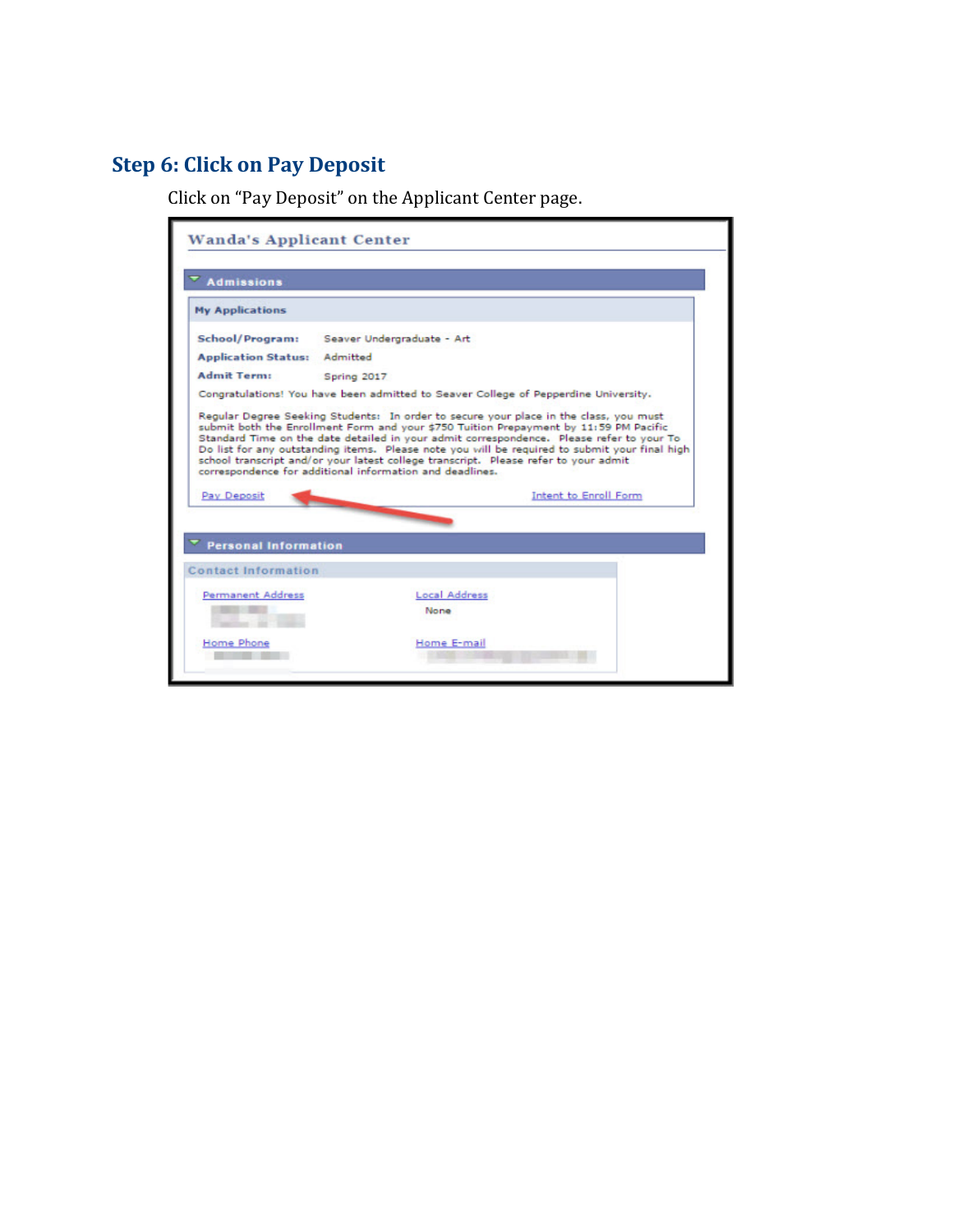#### **Step 7: Make the Tuition Prepayment**

There are three payment options. The preferred payment method is eCheck. **NOTE**: You must hold an account with a **US Bank** in order to use this option. Please select the option you will utilize and follow the appropriate instructions to complete the payment. **NOTE:** Your funds must transfer by the Enrollment Deadline in order to complete your enrollment. It is your responsibility to ensure that the funds are transferred by the Enrollment Deadline. The Tuition Prepayment is non-refundable.

**eCheck** *(preferred)*: To pay by eCheck, select the "**Make a Payment**" link in your WaveNet To Do List and follow the instructions. Please ensure that your browser's pop-up blocker is off. Your funds must transfer by the Enrollment Deadline in order to complete your enrollment. It is your responsibility to ensure that the funds are transferred by the Enrollment Deadline.

#### Click on **Make a Payment** from your **Applicant Center** page.

This will bring up the CASHNet window. Click on Student Account Payment.

|                                                                                                                                                                                            | <b>Your Account</b> | Make Payment | Classed Trans                                                                                                       | halp Bigs Out |
|--------------------------------------------------------------------------------------------------------------------------------------------------------------------------------------------|---------------------|--------------|---------------------------------------------------------------------------------------------------------------------|---------------|
| PEPPERDINE UNIVERSITY<br>Strengthrong Line for Parpouc Service, and Leadership                                                                                                             |                     |              | <b>Student Account Online Payments</b>                                                                              |               |
| For your outstanding balance please refer to your account information in Wavefurt. To begin your payment, click on the<br>link below "Student Account Payment" in the blue bar. Thank You. |                     |              | and the second control of the control of the control of the control of the control of the control of the control of |               |
|                                                                                                                                                                                            |                     |              |                                                                                                                     |               |
| Your nasessational for applied to the student account balance:<br>Student August Payment                                                                                                   |                     |              |                                                                                                                     |               |

Enter the amount to be paid and click **Add to Current Transaction.**

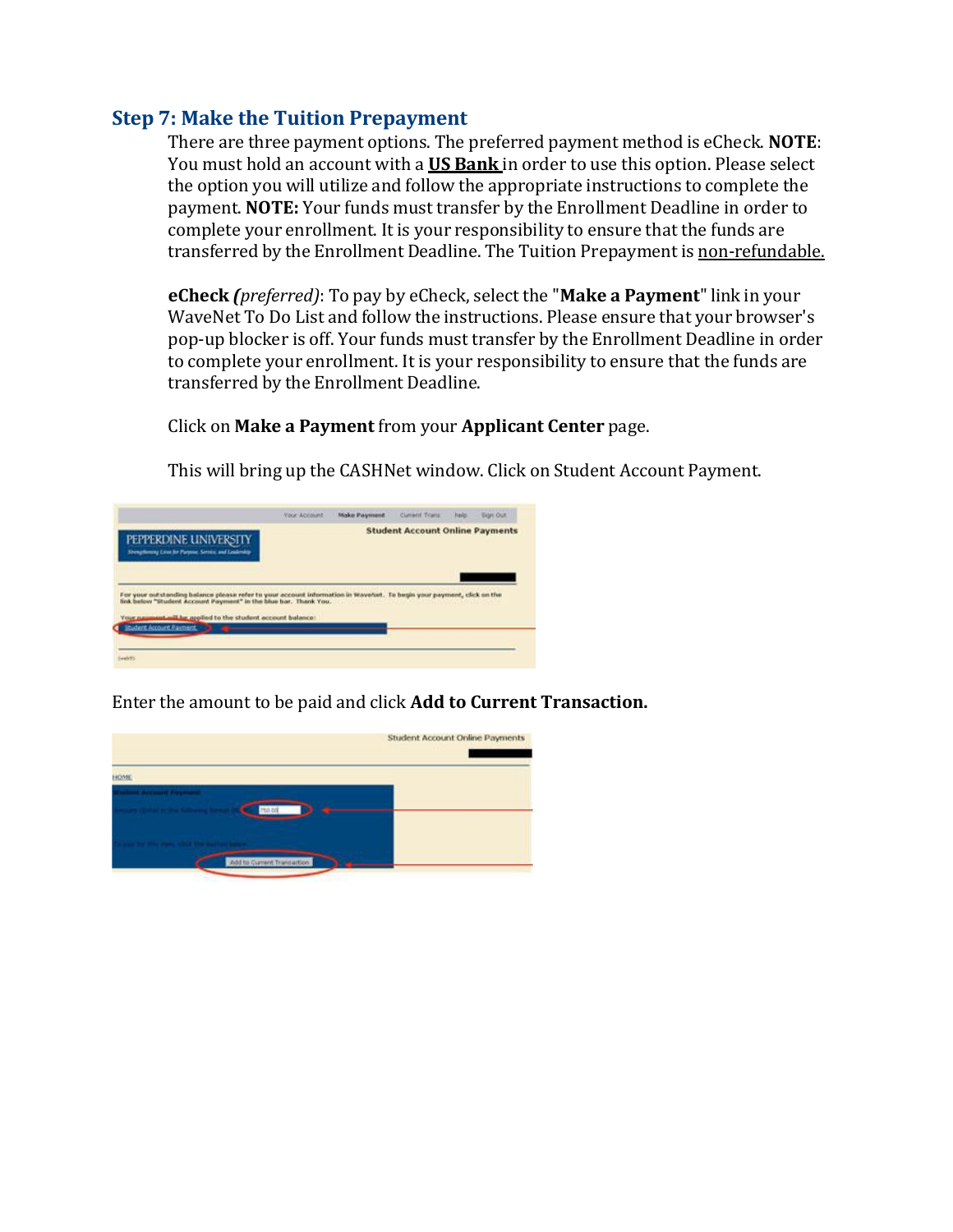Verify the correct amount and student's name and click **Checkout**.



Select the method of payment and click **Continue Checkout.**

|                                                                                                             | <b>Student Account Online Payments</b> |
|-------------------------------------------------------------------------------------------------------------|----------------------------------------|
| Select Method of Payment<br>elect hire to pay by eCheck (Checking and savings accounts. No service charge). |                                        |
|                                                                                                             | Continue Checkou                       |

The next pages will ask you to enter your bank information, review the information, and submit.

|                             | attributed, these settings in criticism constructions of                         | or any other status) the first last the transfer any paint in child come made and survives. The                                                                                                                                                                              |
|-----------------------------|----------------------------------------------------------------------------------|------------------------------------------------------------------------------------------------------------------------------------------------------------------------------------------------------------------------------------------------------------------------------|
|                             | and committee committee committees and committees on an                          | Only checks from regular checking accounts at U.S. domestic banks (including most credit unions) may be used for electronic check                                                                                                                                            |
|                             |                                                                                  | payments. Be sure to copy the routing/transit and account numbers very carefully from your check. If you enter incorrect values, or if<br>you attempt to use a check that is not from a regular U.S. domestic bank checking account, your electronic check will be returned. |
|                             | them if your account can be used for ACH, and verify the correct numbers to use. | If you are unsure of whether or not your check can be used or what routing/trareit and account numbers to enter, call your bank, ask                                                                                                                                         |
| <b>Bank Account Number</b>  | the company's company's company's                                                |                                                                                                                                                                                                                                                                              |
| Confirm Bank Account Number |                                                                                  |                                                                                                                                                                                                                                                                              |
| <b>Account Type</b>         | Checking<br>· Savings                                                            |                                                                                                                                                                                                                                                                              |
| Routing Transit Number      |                                                                                  | What are my Kouting Transit and Autount Number(1)                                                                                                                                                                                                                            |
| <b>Account Holder Name</b>  |                                                                                  |                                                                                                                                                                                                                                                                              |
|                             |                                                                                  |                                                                                                                                                                                                                                                                              |

At this point a receipt will be available to print. Make sure to print this and retain for your records. You may also send it to an additional e-mail address.

It may take several minutes for the Tuition Prepayment item to update in your Applicant Center.

**For ALL other payment options and instructions, including international wire transfer, please refer to our webpage.**